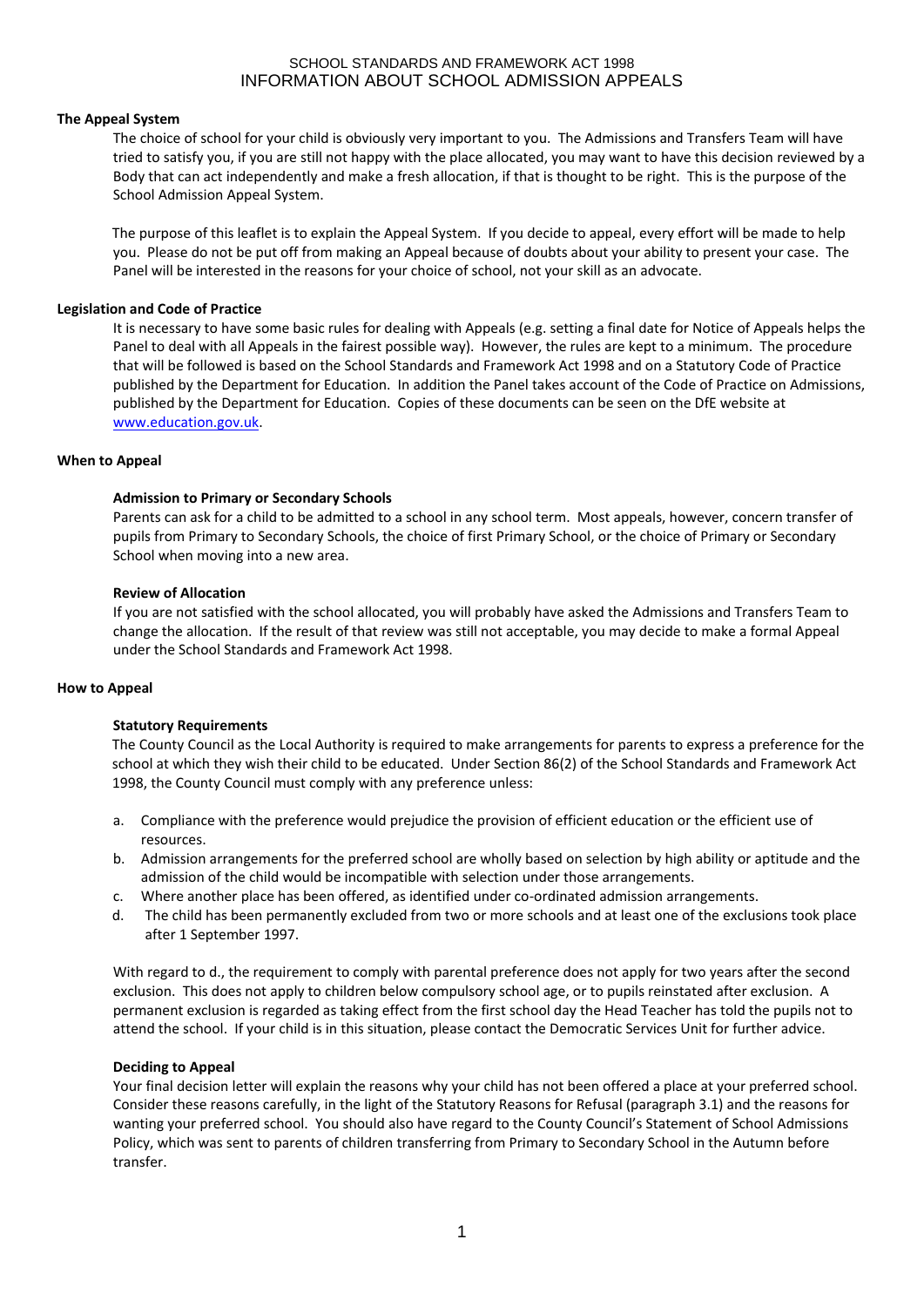# **Notice of Appeal**

Your notice of appeal must be in writing, setting out the grounds on which it is made. Please use the Appeal Form which will be sent to you.

# **Reasons for Appeal**

The Statement of Reasons for your appeal is important. It is not enough to state that the reasons will be explained at the Appeal Hearing. Write down any reasons for your preference of school that you want the Appeal Panel to consider. You need not limit the reasons to those already given to the Admissions and Transfers Team– this is the time to add any more, if you want to do so. If you do not agree with any reasons given by the Admissions and Transfers Team for refusing a place at your preferred school you should add a statement to that effect.

# **Appeals for Grammar Schools**

For appeals for grammar schools the panel are only able to uphold the appeal if it is satisfied that there is evidence to demonstrate that the child is of the required academic standards, for example, school reports and results of CATs taken in Year 5 or a letter from their current or previous school clearly indicating why the child is considered to be of grammar school ability.

# **Documents**

If you want the Panel to consider any letters or documents, you should enclose a copy with your Appeal Form. The Panel will only consider documents put forward by you or by the Admission Authority. They will not have read any files of correspondence between you and the Local Authority's Admissions and Transfers Team or individual schools. Copies of all your submitted documents will be reviewed confidentially by the panel members and disposed of securely by the school at the end of the appeal process.

# **Supporting Evidence**

Consider whether any of your reasons for appeal need to be supported in some way. For example, if you believe that there are medical reasons for allocating a place at your preferred school consider whether you should ask your doctor for a letter commenting on your claim.

Whenever possible please attach any supporting documents to your appeal form. If you are not able to supply supporting documents with your appeal form you should try to provide a copy by the deadline date given in your appointment letter. The Panel will consider any written evidence you provide before the deadline date. However any material submitted after this date may not be considered by the Panel. All documents have to be kept for a period of 2 years after the Appeal, so please provide copies of documents rather than originals.

Please be aware that all paperwork has to be photocopied for each Panel member, the Clerk and the School. We would therefore kindly request the following:

- *All documents should be single sided.*
- *Please do not staple appeals paperwork, or put separate pages in polypockets or folders - we suggest using a paperclip/bull-dog clip to keep your submission together.*
- *Photocopying will be in black and white. If you would like the Panel to have colour copies of any documents, it would be helpful if you could please provide six colour copies (3 for panel, 1 for clerk, 1 for school and 1 for archive).*

# **Attendance**

It is in the interests of all concerned for parents to attend hearings, if that is possible. You may be accompanied by a friend, or you can ask someone else to represent you. Please let us know if you intend to do this. However, it is not appropriate for you to be accompanied by a teacher from your child's current school. It is for you as parents to decide if your child should be present at the appeal hearing. If you wish to bring your child with you please let us know in advance.

If you are not present, the Panel will consider the case very carefully on the basis of any written representations that you have made when giving notice of your Appeal, together with the Admission Authority's Statement, any documents supplied by either of you within the given deadline, and the County Council's published Policy on School Admissions. However, the Panel members will not be able to ask you questions about your case and you will not be able to question the Admission Authority.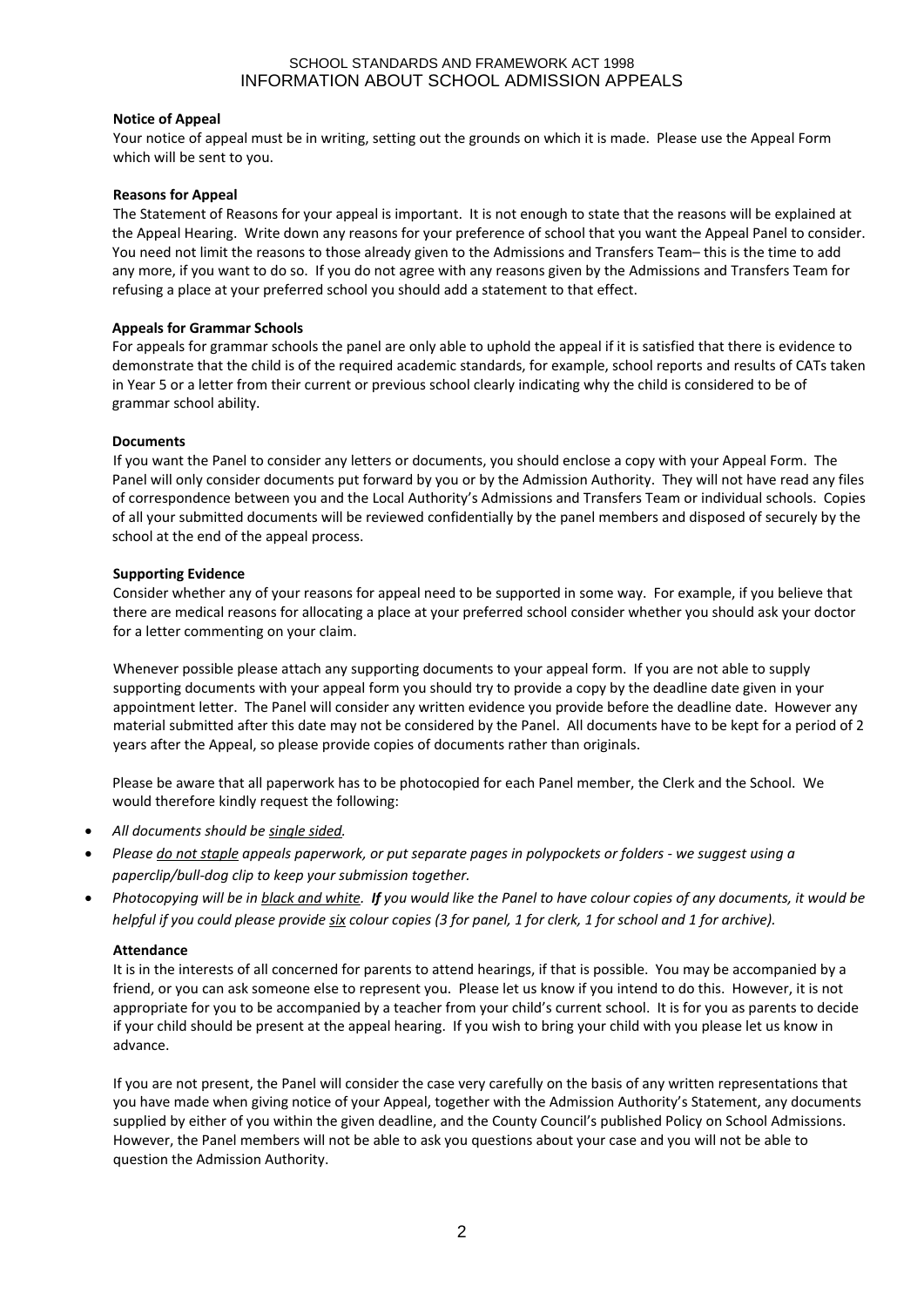## **Special Needs and Interpreters**

If you have special problems in attending the Hearing (perhaps because you have a disability), or you will need an interpreter at the hearing or if there is any other information that you think is relevant, please contact the Clerk as soon as possible.

### **Arrangements for the Appeal Hearing**

### **Date and Place**

Most Appeal Hearings for reception and Year 7 entry will take place from the middle of May to the end of July. Appeal Hearings are also arranged throughout the year as required. A letter will be sent to you two weeks before the Hearing, telling you when and where it will be held. Please see the "**Appeal Protocols during the Coronovirus Pandemic**" for further information. Every effort will be made to deal with appeals on the date allocated. It is difficult to rearrange Appeal dates without affecting the timetable for other Appeals.

At least a week before the Hearing date, you will be sent a copy of the Admission Authority's Statement that the Panel will consider. The Admission Authority should explain the application of the Admissions Policy to your case and the reasons for deciding to refuse a place at the school of your choice by reference to Section 86 of the School Standards and Framework Act 1998 (see paragraph 3.1). The Statement may make reference to the reasons given by you for your Appeal and your original explanation of the reasons for your preference, where those are not the same. Your Appeal Form and the Admission Authority's Statement, together with other documents supplied by you or the Admission Authority will also be copied to the Members of the Appeal Panel. On occasion, it may be necessary to ask you to supply additional copies yourself of the other documents you would like the Appeal Panel to consider. If this is the case, you will be informed of this at the earliest opportunity and, in any event, by the time you are offered an appointment.

If there was any document that you were unable to supply with your Appeal Form, please send a copy by the deadline date given in your appointment letter, so that the Panel members and Representative from the Admission Authority can read it before the Hearing.

Any documents provided after the deadline date will only be considered if the Panel agrees, having taken into account the significance of the material and the implications if the Hearing has to be adjourned to allow time for everyone to read and consider the additional paperwork.

### **The Appeal Hearing**

### **The Appeal Panel**

Membership of the Appeal Panel comprises a chair and at least two other panel members. At least one person must be a lay member and another with experience in education. The Panel is independent of the Admission Authority. None of the members will have been connected with the allocation, or with any schools concerned. The Panel must take account of your preference and the County Council's arrangements for allocating pupils in excess of a School's Standard Number, if that is thought to be justified in all the circumstances. It will base its decision on the allocation of pupils and on the circumstances of each case.

### **Attending the Hearing**

If you decide to attend the Hearing, please wait in the waiting area until you are called into the room where the Appeal will be heard. Every effort will be made to hear appeals at the time stated in the letter that is sent to you, but, sometimes, earlier appeals may take longer than expected.

### **Who may be Present?**

Appeals will be heard in private. The three members of the Appeal Panel will, of course, be present, together with usually a Clerk to make notes and advise the Panel on matters of Law and procedure (but not to participate in the decision making). The Admission Authority will normally be represented by Presenting Officer who will enter and leave with you.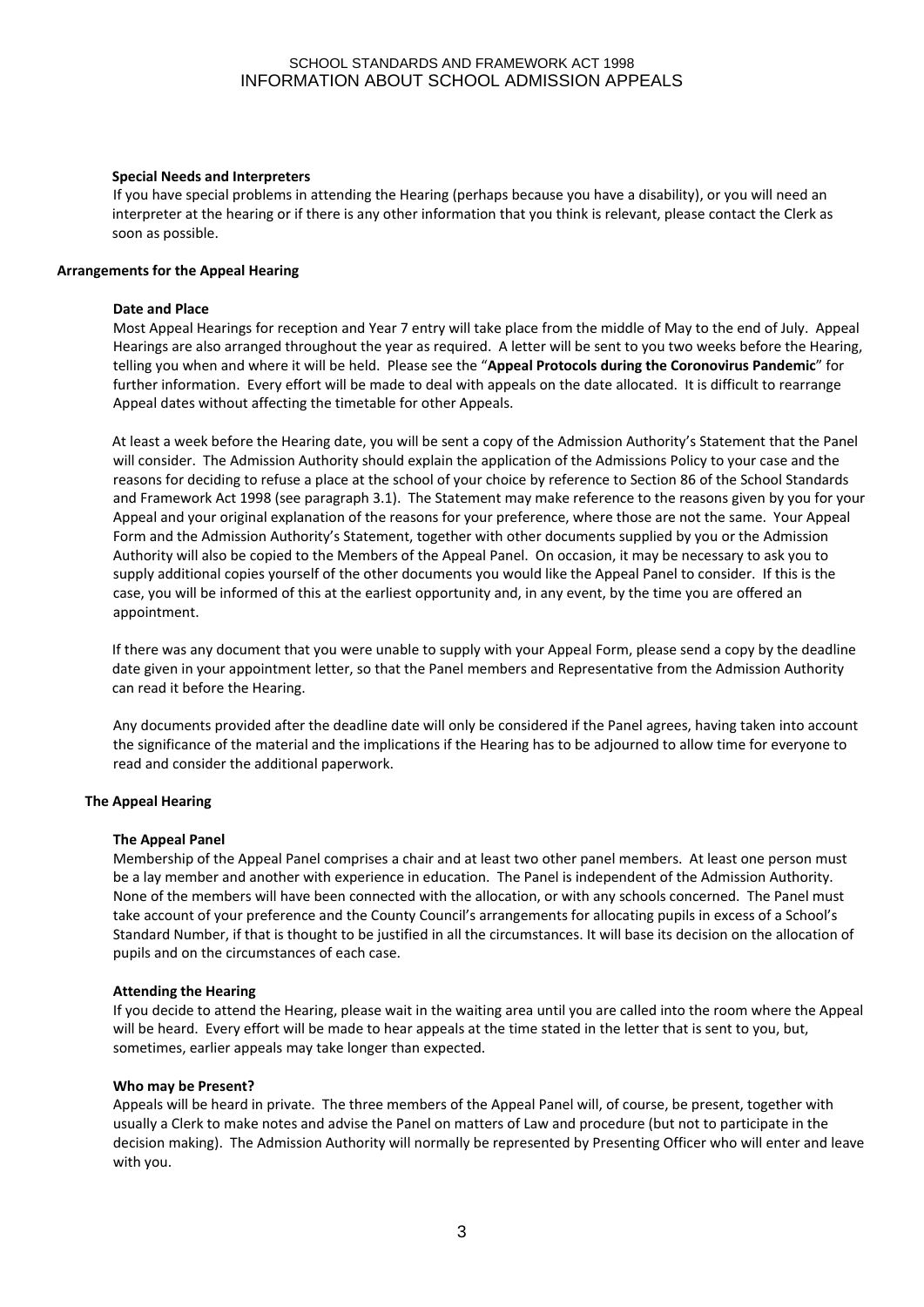The Appeal Hearing will follow the procedure set out in the Code of Practice. This may make the Appeal Hearing appear rather formal; however, every effort is made to put parents at their ease and give them every opportunity to present their case. The procedure is based on fairness and will normally be as follows.

- 1. Parents and Presenting Officer called in, Chairperson to introduce everyone and explain procedure and decision process.
- 2. Presenting Officer to explain the School's Case.
- 3. Parents to ask questions of Presenting Officer.
- 4. Panel to ask questions of Presenting Officer.
- 5. Parents to explain reasons for appeal.
- 6. Presenting Officer to ask questions of parents.
- 7. Panel to ask questions of parents.
- 8. Presenting Officer to sum up.
- 9. Parents to sum up.
- 10. Parents and Presenting Officer to leave.
- 11. Panel to discuss the case and come to a decision.

The Appeal Panel will make its decision on the basis of the information supplied by you and the Admission Authority. The members of the Panel will have some background knowledge of the school allocation system, but they will not have had a briefing about your case. They will not be given confidential information about your case that is not available to you. Confidential information about other children or their families will not, of course, be made available to you.

### **Witnesses**

It should not normally be necessary for witnesses to be called (a letter or report will normally be sufficient), but the Panel may agree to hear evidence from witnesses if it would be relevant to the Appeal. If you wish to bring witnesses, please let the Clerk know before your appeal hearing.

### **After the Hearing**

### **The Decision**

The Panel will make its decision after you and the Presenting Officer have left the room. It is, first of all, necessary for the Presenting Officer to have satisfied the Panel that the Admission Authority was legally entitled to refuse a place at your preferred school on one of the grounds in Section 86 of the School Standards and Framework Act 1998 (see paragraph 3.1). If the Panel is not satisfied that one of the Section 86 grounds applies, then your Appeal must be allowed. Once the Panel is satisfied that the Admission Authority was legally entitled to refuse a place at your preferred school, it must then balance the reasons for your preference against the consequences of allowing your Appeal, taking account of the published admission arrangements. This may involve considering the consequences of allowing all or only some appeals for the same school and the grounds for each of those appeals.

# **Adjournment**

It is sometimes necessary for the Panel to defer making a decision, e.g. to allow it to hear a number of competing claims for the same school or to give parents and the Presenting Officer an opportunity to discuss a possible solution.

### **Announcing a Decision**

When a decision has been made, it will be notified to you in writing as soon as possible, with a statement of the reasons for the decision if your wishes have not been met. If your wishes have been met, the new school allocated will also be told of the decision.

### **The Effect of the Decision**

If your Appeal is successful, it will be binding on the Admission Authority. If your Appeal was not successful, it might still be possible for the Admission Authority to offer you a place in your preferred school if vacancies occur later. If you are still interested, you should contact the Admission Authority and ask to remain on the waiting list.